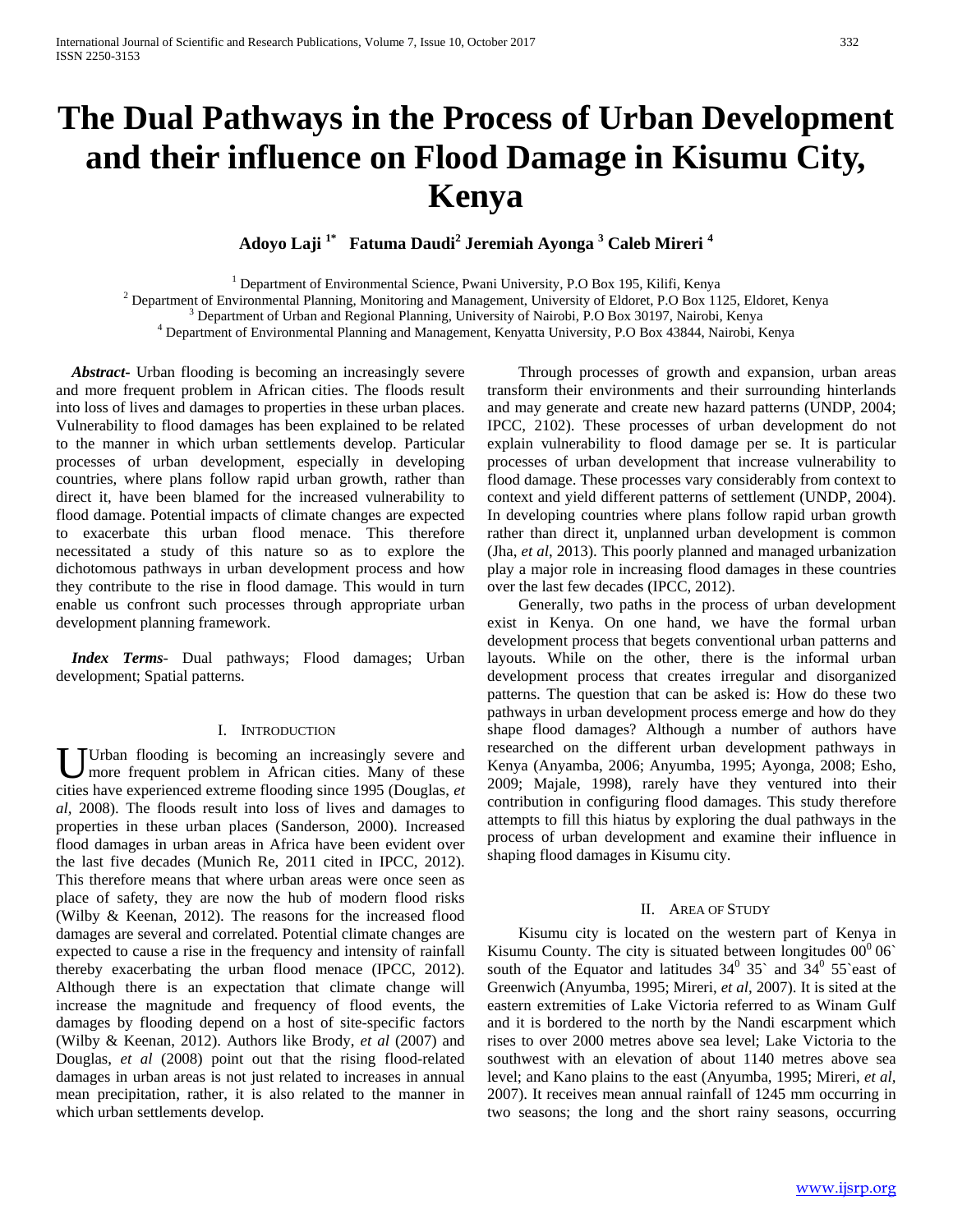during March-June and October-November periods respectively (Mireri, *et al*, 2007).



**Fig. 1 Map of Kenya showing location of Kisumu city Source:** Maoulidi, (2011)



**Source:** Department of Physical Planning, 2015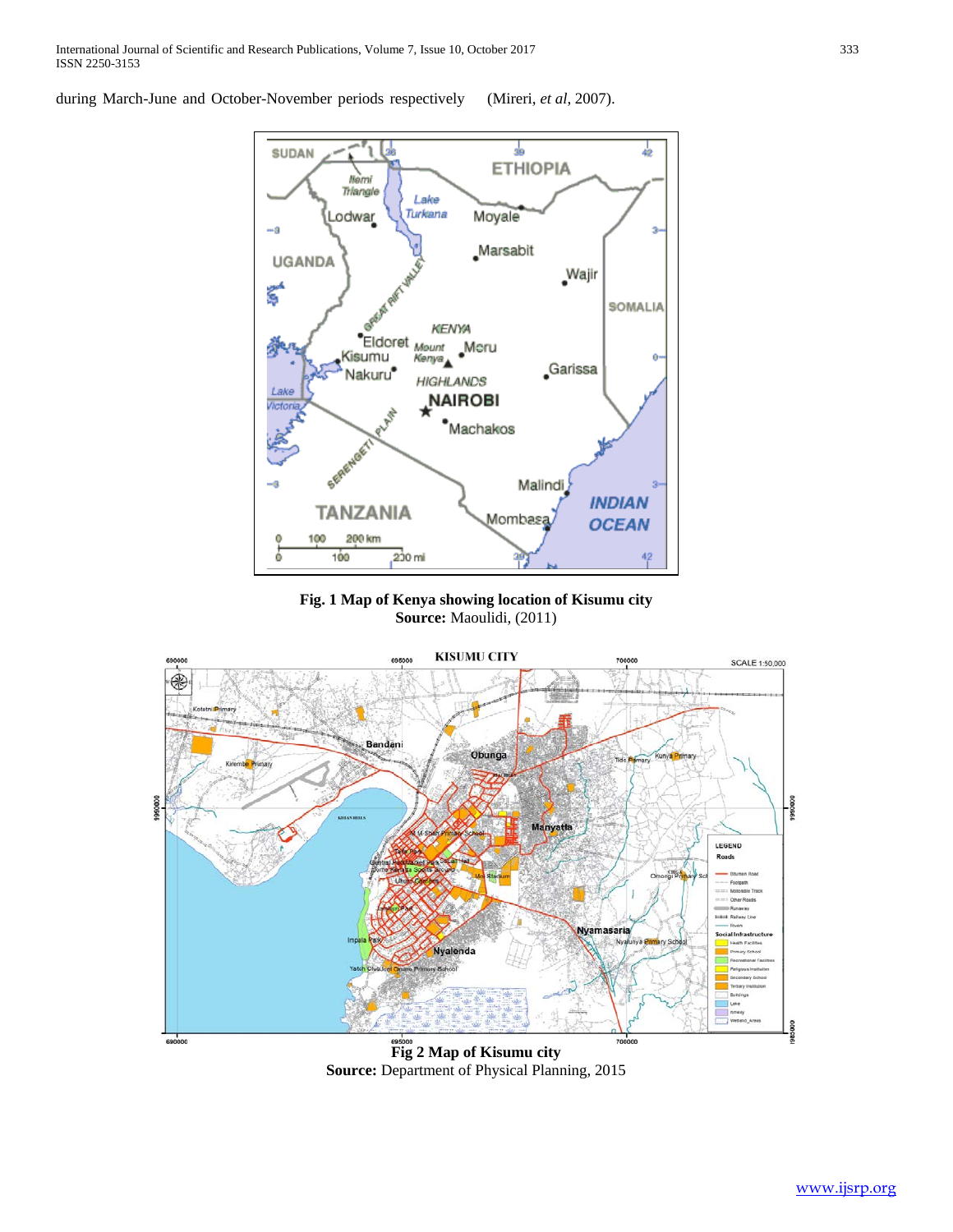### III. RESEARCH METHODOLOGY

 This research was conducted in two stages with the first stage laying the ground and providing a base for the second one. The first phase of this research entailed desktop survey where secondary data were collected. This survey essentially involved the review and analysis of the existing planning legislations, statutes and policy documents which contain provisions relating to urban planning and development in Kenya generally and in Kisumu city in particular. The review further focused on the historical urban development and the creation of spatial patterns in Kisumu city. Published and unpublished data related to the urban development processes of residential areas in Kisumu city were collected from the department of town planning of Kisumu city authority, Department of Physical Planning and Department of Surveys both of the Ministry of Land, Housing and Urban Development. The primary goal that was realized by this desk research approach was the conceptualization of the urban development processes and creation of spatial patterns in Kisumu city.

 The second phase of this research entailed collection of primary data, through household surveys, key informants interviews as well as observation. During the household survey, data was collected through personal interviews using a semistructured questionnaire with the heads of the households. Openended interview schedules were used to collect data from the key informants.

 Household surveys yielded data on flood damage and/or loss. To measure the household damage or loss, types of selfreported data were collected. These included the total estimated loss in terms of money; the respondents were asked to report self-evaluation on the level of household damage to cloths, furniture and other household items, as well as the building itself. These questions were measured on a 4-point scale including: never suffered inundation by floods, no damage, minor damage and total damage.

 While purposive sampling was used to pick the key informants, the sampling technique used to choose households to be interviewed involved a combination of stratified-sampling and systematic random sampling. The entire city was first stratified into two spatial units which covered both planned and unplanned settlements. In the planned (formal) settlements, Migosi was purposively selected since it was a planned settlement located in a potentially flood-prone area. The unplanned (informal) settlements were categorized further into two. These were the areas that have undergone upgrading process, of which Manyatta was selected; and those areas that have not experienced any form of intervention, where Nyamasaria was selected. In each of these sampling areas, systematic random sampling was used. In Migosi, a random sample was derived from the Kisumu Municipal plot register. While, for both Manyatta and Nyamasaria, where growth is organic, transect lines were established parallel to the major roads with an interval of about one kilometre. A transect walk was made to determine and mark the households after which simple random sampling was used to sample the households for the study.

 For the analysis of household data, particularly on damages suffered in the past during a flood event, ordinal logistic regression was applied. Ordinal logistic regression was used to predict an ordinal dependent variable (extent of damage by

floods in the past) based the independent variable settlement type. Using SPSS, the ordinal logistic procedure was applied using the Polytomous Universal Model (PLUM) procedure.

# IV. THE ORIGIN OF DUAL PATHWAYS IN DEVELOPMENT PROCESSES AND VARIATION IN URBAN PATTERNS IN KENYAN URBAN AREAS

 The prevailing urban spatial patterns in Kenya trace their origins from the British colonial urban development policies (Home, 2012). The colonization of Kenya by the British heralded the transfer into the country of the urban planning systems that had evolved in Europe over the years. Wherever they settled in Kenya, the colonialist established urban cores which formed the settlement areas of the Europeans. Native Kenyans were not allowed to reside within these core urban areas. Instead, they established their own settlements outside the township boundaries (Home, 2012).

 The European settlements forming the core urban areas conformed to the standards of construction and urban development that were in existence in Europe at that time. However, the application of the planning principles and techniques were restricted only to these European settlements while the native Kenyans were left to their own devices in terms of construction and occupation of houses within their settlements (Otiso, 2005). In other words, whereas the European settlement areas took the planned urban development pathway, the native settlements deviated from this and took a divergent pathway where development preceded planning. This marked the beginning of duality in development processes and subsequent variation in spatial patterns in urban areas in Kenya.

 As the towns and urban areas in Kenya grew in population and expanded, the contiguous lands where the native settlements existed were inevitably engulfed to accommodate the expansion and development. However, this expansion into peripheral lands created a situation where two distinct urban spatial patterns that had evolved separately were brought together within the same township boundary.

 Another complication brought about by this expansion and incorporation of native settlements into the township boundary was the nature of tenure. Whereas the land occupied by the core urban areas was state land under government leasehold control, those that were outside the township boundaries where the natives lived, were the reserves or trust lands (Home, 2012). Accordingly, while it was possible for planned development to take place on the leasehold land within the core urban areas, it proved quite impractical on the native settlement areas where land was held under customary laws (Majale, 1998).

 After Kenya gained independence in 1963, the successive governments proved unable to undo the colonial urban development policies that created duality in urban development. Instead, the trends in urban development that ensued after independence tended to reinforce the old structural and spatial patterns (King, 1976). As such, the physical-spatial characteristics of the colonial towns to a greater extent remain unchanged. Such spatial patterns are exemplified by the existence of core urban areas whose developments are planned and regulated and the surrounding peripheral areas which have not benefitted from planned growth. Over the year, attempts have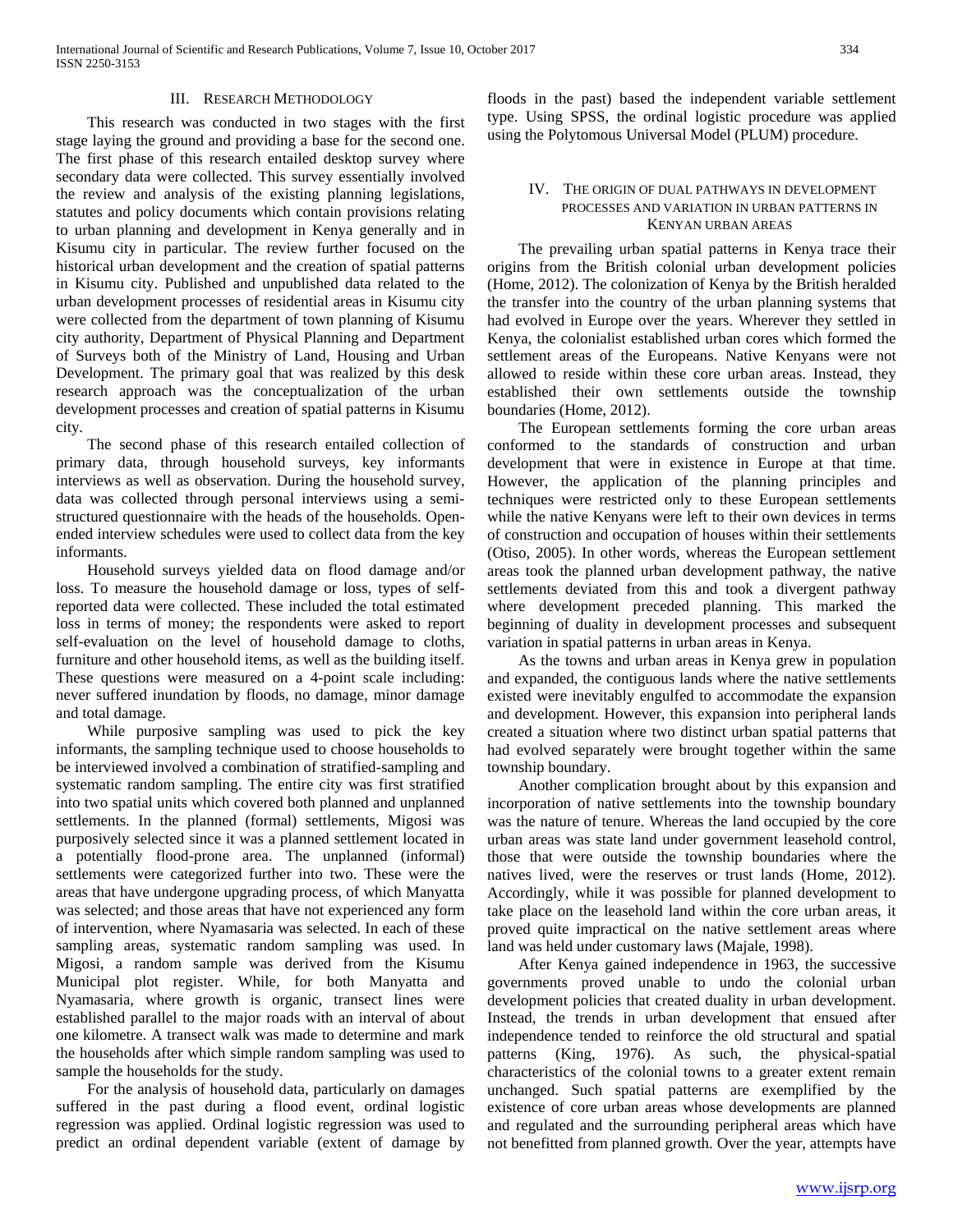been made to address the dissimilar urban spatial patterns existing within the same urban area through informal settlement upgrading. Nonetheless, even with the provisions of some form of infrastructure and attempts at planning, the spatial patterns in those former native settlements remains largely unchanged.

#### V. RESULTS, FINDINGS AND DISCUSSION

# **5.1 Urban development processes in Kisumu city and the creation of dissimilar spatial patterns**

 The findings of this study indicate that there are two parallel urban development processes operating side by side in Kisumu city leading to variation in urban spatial patterns. The first is the formal or pre-planned development process while the second is the informal or unplanned urban development process.

 The formal or pre-planned urban development occurred in Migosi settlement. This formal development process commenced with the preparation of a local physical development plan (LPDP) for the site-and-service scheme. The prepared plan was approved by the relevant approval authorities before it could be implemented. This preparation of a plan set the basis for the preplanned urban development with its pre-determined spatial patterns (figure 3 presents an example).



**Fig. 3 Copy of part of the plan for Migosi settlement showing regular spatial patterns**

**Source:** Department of Physical Planning - Kisumu Office

 The second stage of the pre-planned development that obtained in Migosi was, servicing, which entailed provision of infrastructure and utilities such as storm water drainage system, roads and water reticulation system, among others. Once servicing was completed, the land was ready for construction of buildings, the third step in the pre-planned urban development process of the Migosi settlement. The construction of buildings was a subject to checks and permit systems by the urban authority. The permit system entailed the review, inspection and approval of proposed construction to secure compliance with the building code. In addition, the urban authority ensured that each building plot had adequate buildable area outside the floodway or any other area subject to flooding. Similarly, during the construction process, the urban authority ensured that the

buildings were sited on the highest practical site of the plot so as to prevent inundation by floods.

 The final step in the development process in Migosi settlement was the occupation of the buildings that had been constructed. For this to be done, issuance of certificate of occupancy by the urban authority was mandatory. Such issuance meant that the structure was suitable to occupy from a safety point-of-view including propensity to flood risk. The development process in Migosi settlement thus followed the Plan-Service-Build-Occupy (PSBO) pathway. This PSBO pathway creates conventional urban spatial patterns as envisaged in urban planning policy and legislative framework. It is argued that such spatial patterns have in-built risk reducing attributes. The development process is schematized in figure 4.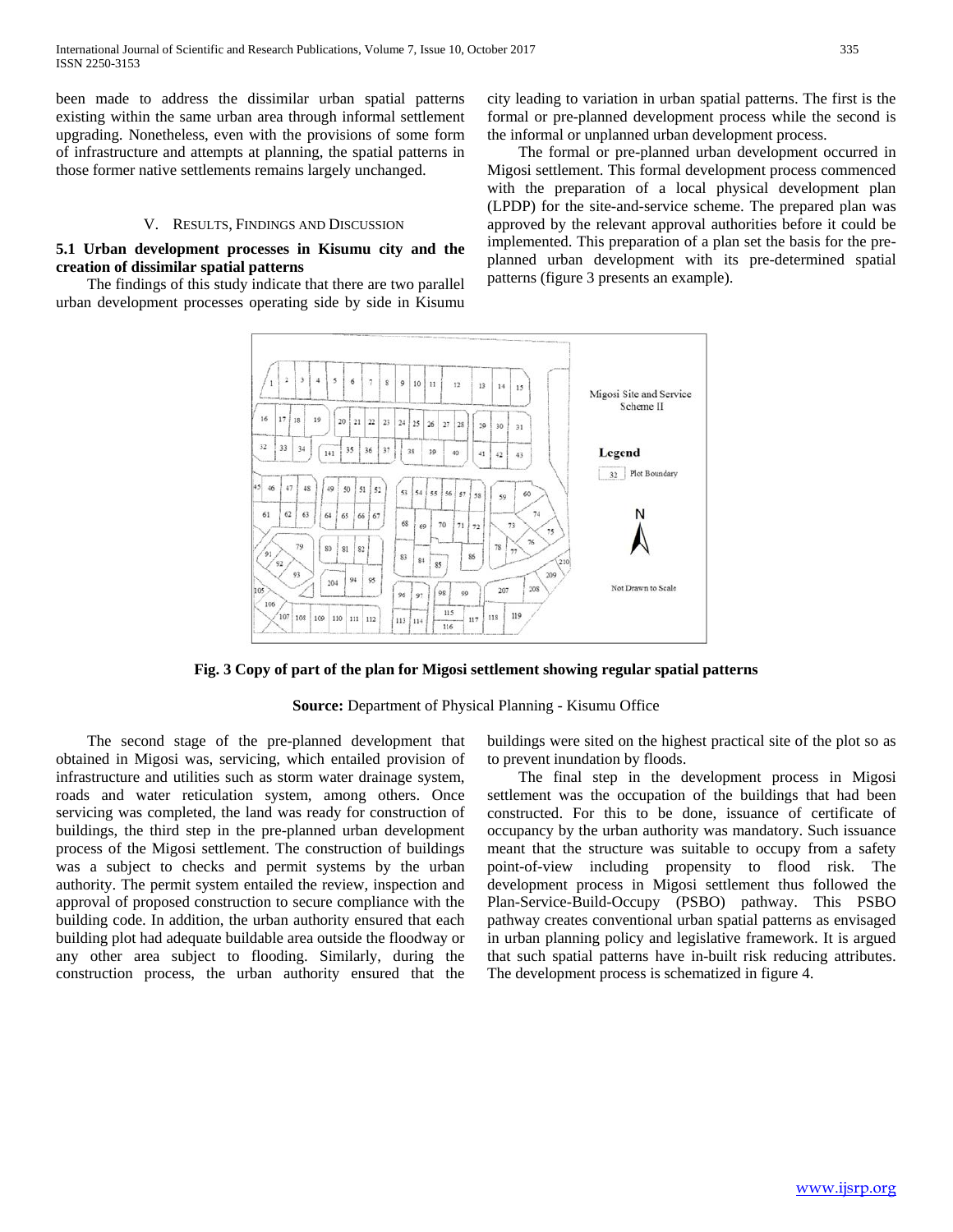International Journal of Scientific and Research Publications, Volume 7, Issue 10, October 2017 336 ISSN 2250-3153



**Fig. 4 Illustration of the formal development process in Kisumu city Source**: Authors' construct

 The second form of urban development process that prevails in Kisumu city is the informal or organic urban development process. This form of urban development, explored by analyzing the cases of Nyamasaria and Manyatta, traces its origin to colonial period when the settlements were outside the township boundaries (Home, 2012). The emergence of these settlements is tied to the policies of racial exclusion and segregation phenomenon of the colonial of township. Both settlements fall in what was the Kavirondo Native Land Unit, which was created through the Native Trust Lands Ordinance 1930 for the native African population. Land rights within these land units were governed by native law and custom, hence customary law on ownership of land prevailed (Home, 2012).

 Since they were originally outside the township boundary, the development process of the two settlements was never a concern for the colonial government. Instead, the initial development of these settlements was superintended by the customary laws. When Kenya gained independence, there was registration of the lands in the native land unit where both Nyamasaria and Manyatta were located. The method of registration involved preparation of a map called Registry Index Map (RIM) in which all the pieces of land in an area were shown and numbered. A registered land owner was issued with a title deed as a proof of absolute ownership. After the registration, customary law ceased to apply to land in that registered area.

 Nyamasaria and Manyatta settlements sprang from the parcels created through adjudication and surveying that were reflected in the RIMs. However, this process of adjudication and surveying without a prepared plan yielded land parcels that had marked disparities in terms of size, shape and arrangement. Because of this, the parcels of land which are considered as plots in these two settlements are arranged in distorted spatial patterns and irregular layouts arising from urban blocks of different sizes and shapes. It should be noted that even after the registration of the land, the owners still retained absolute ownership and any form of development was not subject to urban authority regulations or control. Therefore, control over subsequent land subdivision and construction of buildings within these former native settlements were technically beyond the jurisdiction of the urban authority. Instead, land subdivision for urban development was largely driven and controlled by land owners or developers. Because of this, informal subdivision of land for urban development ensued during the process of development of both Nyamasaria and Manyatta. The informal subdivision led to creation of spatial patterns that are distinctly different with those of regulated subdivisions (figure 5 presents an example).



**Fig. 5 Copy of the RIM of Nyamasaria showing plots of different shapes and sizes Source:** Kisumu Survey office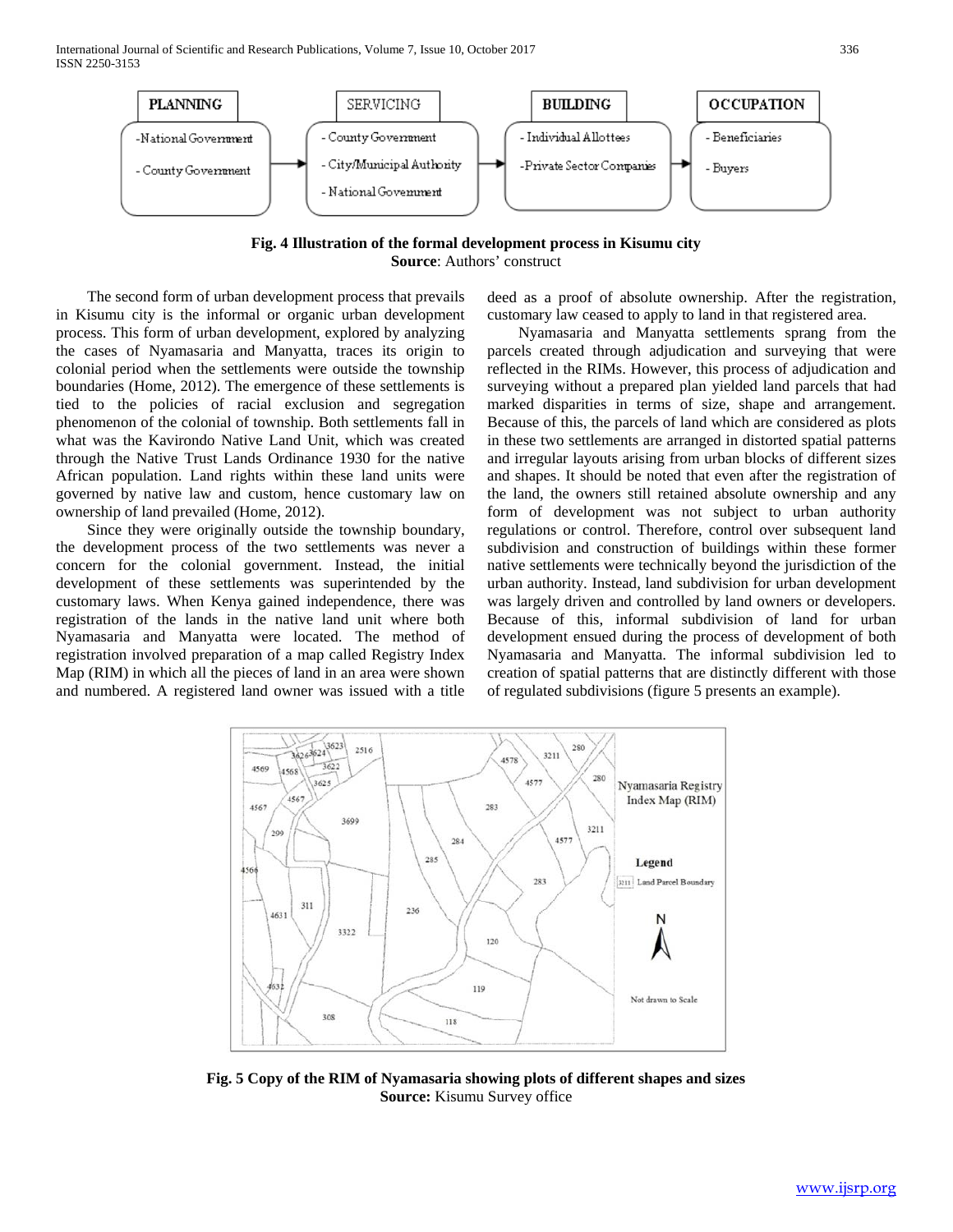The construction of buildings in Nyamasaria and Manyatta took the rural-type build and occupy pathway. The landowners or developers never sought permission from the urban authority before construction, since local physical development plans that specify zoning requirements did not exist. Houses were built mainly through self-construction and in most cases would be done through incremental processes. Once the construction of buildings was done, occupation of the structures that had been built immediately followed. Given that this whole of process of development was largely informal, the occupation of buildings also proceeded informally without any form of authorization. Indeed there were instances where buildings were occupied even before the construction was fully completed. For example, in cases where the construction was incremental, examples abound of occupation preceding completion of the house construction.

 After the construction of buildings and occupation had been done, the developers or occupiers informally connected utility services to the existing structures within the settlements. Such processes were organized by the individual households or owners of the buildings well after the construction and occupation of the building had occurred. This, however, does not apply to all buildings within these settlements. There are some buildings that are not connected to the utilities such as electricity and piped water. These settlements that developed informally may, after sometime, be subjected to upgrading. This is what happened to part of Manyatta settlement. Whenever such process is undertaken, it encompasses further servicing, including provision of roads and drainages among other improvements, a form of what may aptly be referred to as reactionary planning. Nonetheless, such reactionary 'planning' did little to address the spatial patterns created by decades of informal development. The development process in Nyamasaria and Manyatta settlements follows the Build-Occupy-(SP) (BO-SP) pathway. This BO-SP pathway produces urban spatial patterns that are typically different from those envisaged in urban planning policy and legislative framework in Kenya. The development process is illustrated in figure 6.



**Fig. 6 Illustration of the informal urban development process in Kisumu city Source: Authors' construct**

# **5.2 Damages suffered in the past after inundation by floods in the settlements**

 The study sought to find out if households residing in the three settlements had suffered damages in the past 10 years during a flood event. Floods usually damage buildings through two general mechanisms; structural damages from the force of floodwaters and the unsuitable building materials that are damaged by contact with water. From the household survey, Migosi settlement had no respondent that had suffered total destruction to his/her house during a flood event. Only about 20% of those who had suffered inundation by floods in the past reported to have suffered minor damages to their properties (table 1). Minor damage to house/properties took the form of damage to the household items, as well as parts of the building such as the walls becoming damp and mouldy and wooden doors swelling and refusing to shut.

 In Nyamasaria settlement 26% of home-owners living on their ancestral land and 19% home-owners who bought land and built homes had suffered total damage to their houses. Similarly about 3 per cent of the respondents living in rented accommodation reported having suffered total damage to their rented premises within the settlement during a past flood event. Total damage in this case involved major structural damage including washing away of walls resulting in the collapse of the house and complete destruction of the dwelling. The field survey also established that there were other households that had suffered minor damages to their houses/properties during a past

flood event. About 18% of the home-owners who built houses on their ancestral lands reported having suffered minor damages to their houses. Another 12 per cent of home-owners who bought land and built houses responded that they had suffered minor damages to their houses during a past flood event. For the renters, 22% indicated that they had suffered minor damages to the houses and their properties. Minor damages occurred when flood water seeps into the houses through the door causing property damage such as degradation of floors, wall and personal belongings including mattresses and cloths.

 In Manyatta, there were no home-owners who reported to have suffered total damage to their house/properties during a past flood event. However, over 62% of them reported to have suffered minor damages to their houses and properties during a past flood event. For those living in rented houses, 1 per cent responded to have suffered total damage to their houses/properties during a flood event in the settlement in the past. This rises to 13% among those living in rented houses in the settlement.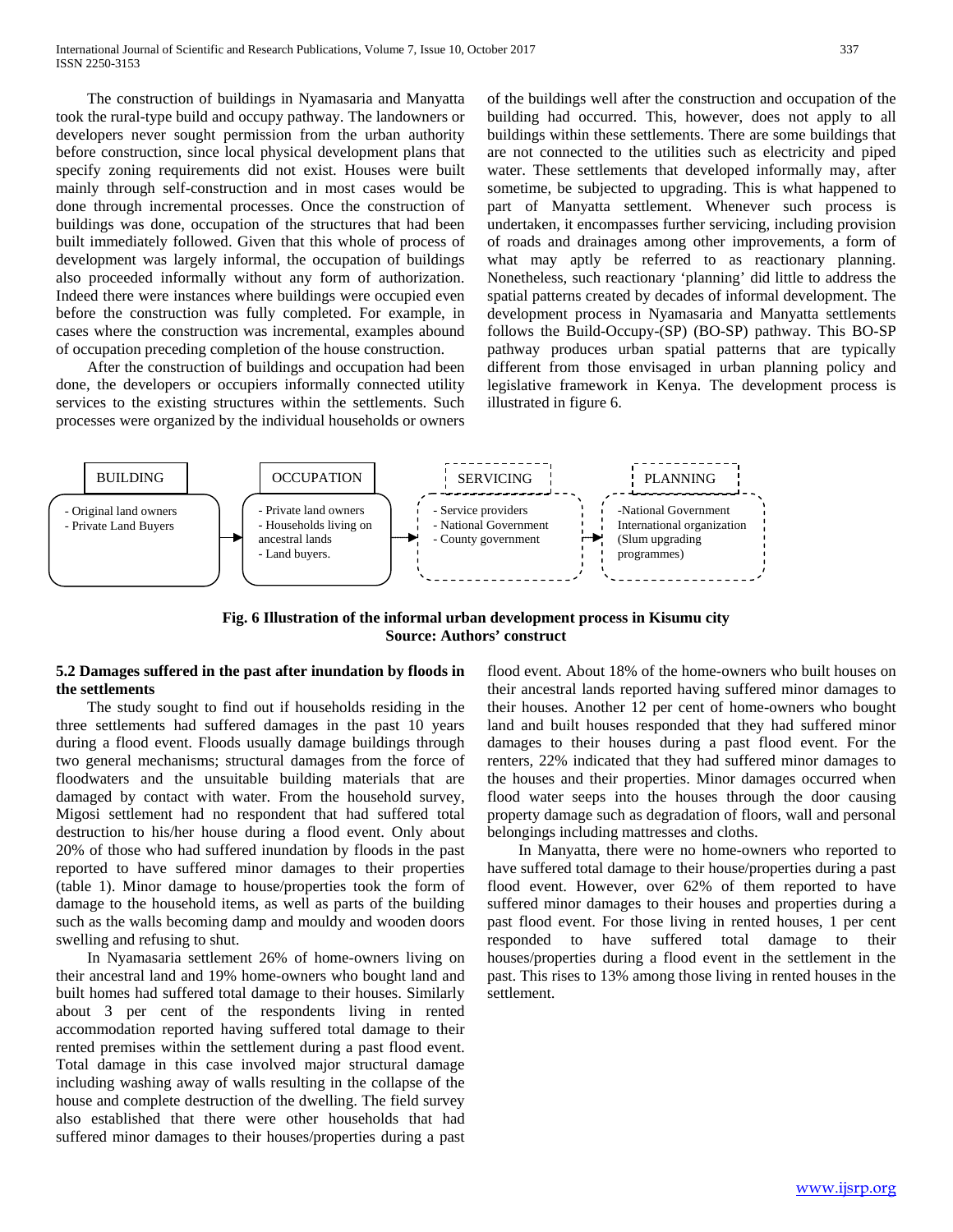| <b>Home-owners</b>                                  |                  |            |                |                |     |             |            |        |        |     |
|-----------------------------------------------------|------------------|------------|----------------|----------------|-----|-------------|------------|--------|--------|-----|
|                                                     | <b>Frequency</b> |            |                |                |     | Percentage  |            |        |        |     |
|                                                     | Never            | Inundation | Minor          | Total          |     | Never       | Inundation | Minor  | Total  |     |
|                                                     | experienced      | with<br>no | damage         | damage         | N   | experienced | with<br>no | damage | damage |     |
|                                                     | inundation       | damages    |                |                |     | inundation  | damages    |        |        |     |
| Nyamasaria                                          | 00 <sup>1</sup>  | 35         | 13             | 11             | 74  | 00%         | 47%        | 18%    | 15%    | 100 |
| Migosi                                              | 10               | 01         | 0 <sub>0</sub> | 0 <sup>0</sup> | 11  | 91%         | 09%        | 00%    | 00%    | 100 |
| Manyatta                                            | 01               | 02         | 05             | 00             | 08  | 12%         | 25%        | 63%    | 00%    | 100 |
| <b>Renters</b>                                      |                  |            |                |                |     |             |            |        |        |     |
| Nyamasaria                                          | 07               | 50         | 17             | 02             | 76  | 09%         | 66%        | 22%    | 03%    | 100 |
| Migosi                                              | 130              | 07         | 02             | 00             | 139 | 94%         | 05%        | 01%    | 00%    | 100 |
| Manyatta                                            | 66               | 66         | 19             | 01             | 152 | 43%         | 43%        | 13%    | 01%    | 100 |
| $\alpha$ $\mathbf{r}$ $\mathbf{11} \alpha$<br>0.011 |                  |            |                |                |     |             |            |        |        |     |

# **Table 1 Extent of damage during a past flood event**

**Source:** Field Survey, 2014

## **5.3 Ordinal Logistic Regression**

 To determine the prediction of the extent of damage by inundation by floods in the past in the various settlements, ordinal regression was used. The procedure was done through Polytomous Universal Model (PLUM) with extent of damage suffered during a past inundation by flood being the dependent variable and settlement type (Place of Residence - PLAOFRES) being the independent variable. Our interest here was to determine the direction of the relationship between the variable settlement type (PLAOFRES (0) = Formal- Migosi; PLAOFRES  $(1)$  = Informal upgraded- Manyatta and PLAOFRES  $(2)$  = Informal without intervention- Nyamasaria) and the ordinal nature of the categorical dependent variable (extent of damage by floods in a past event). The table of the model fitting information (table 2) shows the difference between the two log-likelihoods. The chi-square has an observed significance level of less than 0.005 ( $\chi^2$  = 33.697, df = 2, p< 0.005). This means that is possible to conclude that the model without the predictor is not as good as the model with the predictor.

# **Table 2 Model fitting information for extent of damage and settlement type**

| <b>Model Fitting Information</b> |            |            |    |      |  |  |  |  |
|----------------------------------|------------|------------|----|------|--|--|--|--|
|                                  | Log        |            |    |      |  |  |  |  |
| Model                            | Likelihood | Chi-Square | df | Sig. |  |  |  |  |
| Intercept Only 58.826            |            |            |    |      |  |  |  |  |
| Final                            | 25.129     | 33.697     |    | .000 |  |  |  |  |

Link function: Logit.

**Source:** Authors' analysis

The Pseudo  $R^2$ values (e.g. Nagelkerke = 0.326) (table 3) shows that the independent variable explain a significant portion of the variation in extent of damage by floods in the past. For example, place of residence of households explains about 33% of the variation in extent of damage by floods in the past. The rest is explained by other factors not included in the model.

# **Table 3 Pseudo R-square table**

| <b>Pseudo R-Square</b> |      |  |  |  |  |
|------------------------|------|--|--|--|--|
| Cox and Snell          | .304 |  |  |  |  |
| Nagelkerke             | .326 |  |  |  |  |
| McFadden               | .134 |  |  |  |  |

Link function: Logit.

**Source:** Authors' analysis

 The parameter of estimates table (table 4) show that PLAOFRES (0) is a significant predictor of the dependent variable (Wald = 16.680, df = 1, p< 0.001). The coefficients of the predictors are negative. This means that they are associated with poorer scores on the extent of damage by past flood event. For instance, an increase toward PLAOFRES (0) results in an odd ratio of  $exp(-4.568) = 96.351$  times decrease in odds of being in the higher category of extent of damage by past flood event. Similarly, an increase toward PLAOFRES (1) results in an odd ratio of  $exp(-0.131) = 1.139$  times decrease in odds of being in the higher category of extent of damage by past flood event. In other words, an increase toward place of residence being formal leads to 96.351 times decrease in odds of being in the higher category of extent of damage by past flood event. Nonetheless, an increase in a place of settlement being informal but upgraded result in only 1.139 times decrease in odds of being in the higher category of extent of damage by floods in the past. This suggests that if informal settlement is upgraded then the odds of being in higher category of extent of damage by floods become lower than when there is no intervention in the informal settlement. These results are a clear pointer to the fact that flood damage is not solely a function of rainfall, but is also driven by the settlement which is a product of urban development process. Thus, damages by floods are largely influenced by how a settlement is planned, designed and constructed.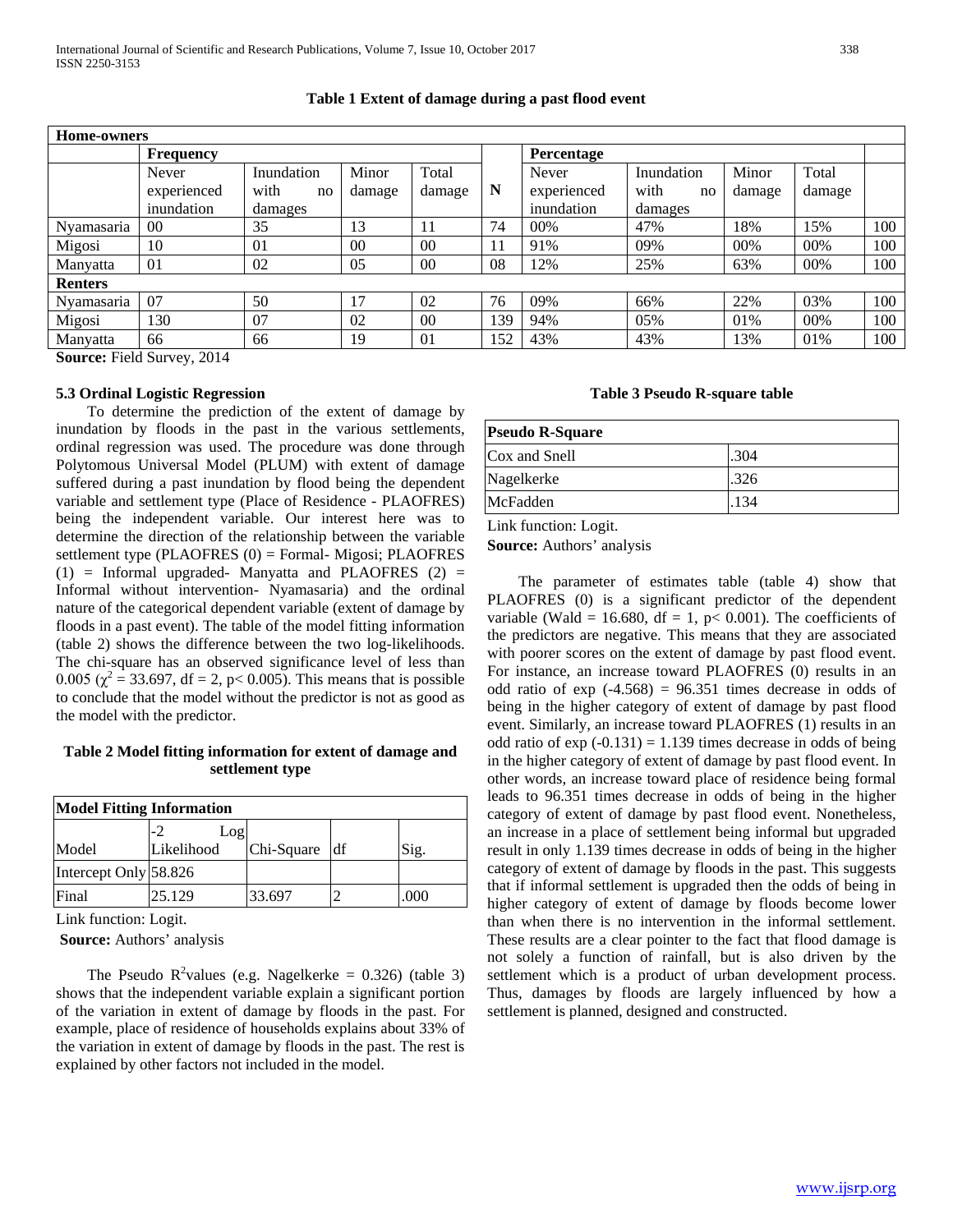|                  | <b>Parameter Estimates</b> |             |               |        |                |      |                       |                              |
|------------------|----------------------------|-------------|---------------|--------|----------------|------|-----------------------|------------------------------|
|                  |                            |             |               |        |                |      | 95%<br>Interval       | Confidence                   |
|                  |                            | Estimate    | Std.<br>Error | Wald   | df             | Sig. | Lower<br><b>Bound</b> | <b>Upper</b><br><b>Bound</b> |
| <b>Threshold</b> | [Extent of Damage $= 0$ ]  | $-2.253$    | .379          | 35.354 | $\perp$        | .000 | $-2.996$              | $-1.510$                     |
|                  | [Extent of Damage = $1$ ]  | $-.061$     | .231          | .071   |                | .791 | $-.513$               | .391                         |
|                  | [Extent of Damage $= 2$ ]  | 1.328       | .279          | 22.582 |                | .000 | .780                  | 1.875                        |
| Location         | [PLAOFRES=0]               | -4.568      | 1.118         | 16.680 | $\mathbf{I}$   | .000 | $-6.760$              | $-2.376$                     |
|                  | [PLAOFRES=1]               | $-.131$     | .680          | .037   |                | .847 | $-1.465$              | 1.202                        |
|                  | [PLAOFRES=2]               | $0^{\rm a}$ |               |        | $\overline{0}$ |      |                       |                              |

**Table 4 Results of the parameter of estimates**

Link function: Logit.

a. This parameter is set to zero because it is redundant.

**Source**: Authors' analysis

# VI. CONCLUSION

 This study has established that there are two parallel development processes operating side by side in Kisumu city. These are the formal or PSBO-led urban development process and the informal or BO-SP-led urban development. Migosi settlement underwent the formal development process which commenced by preparation of a plan. This pre-planned development has worked toward mitigating flood risk because of inherent attributes including the requirement to provide for storm water drains and zoning regulations. While the provision of storm water drains has ensured that floodwater is collected and safely conveyed out of the settlement, the zoning regulations spelt out by the plan assisted in steering development away from potentially hazardous areas. Likewise, since it is a formal settlement, the construction of buildings in Migosi was subjected to the check and permitting system of the urban authority. Such buildings whose construction complied with the building code have in-built resilience and perform better structurally during any flood event. This explains why residents of Migosi do not suffer inundation by floods and the few who are affected by inundations do not suffer damages to their properties.

 In contrast, the urban development processes that occurred in Nyamasaria and Manyatta settlements were not based on any prepared physical development plan. Instead, such development sprang from parcels of land created through adjudication and surveying. With the development in these two settlements proceeding without a plan, preventing occupation of unsafe areas has proved to be practically impossible. This, coupled with neglect of floodwater drainage infrastructure, has seen vulnerability to flood risk escalate over time in these settlements. Moreover, the construction of buildings in these two settlements is not necessarily subjected to the check and permitting system of the urban authority. This means that the buildings may not necessarily comply with the requirements of the building code which stipulates building safety standards. The uncontrolled development together with the unregulated constructions combine to make Nyamasaria and Manyatta vulnerable to flood risk as evidenced by the damages suffered by households during a past flood event.

# RECOMMENDATION

 This study sought to explore the dual pathways in the process of urban development and their influence on flood damage in Kisumu City. Results confirm that the dual pathways in development processes indeed play a role in creating variations in urban spatial patterns. The areas that underwent formal urban development or PSBO pathway had typically different spatial patterns from the areas that grew organically or underwent BO-led urban development process. This variation in urban spatial patterns has, in turn, engendered disparity in flood damages among various settlements. Whereas, formal settlements are more resilient to flood risk, informal settlements are more vulnerable to flood risk. In view of the foregoing therefore, this study makes the conclusion that urban flood risks are explainable product of failures in urban development in Kisumu city.

 Results demonstrate that urban flood risk in Kisumu city is a direct consequence of the use of urban land. Therefore, efforts to reduce the risk must logically occur within the context of land use planning. This study recommends that, as a necessity, urban development policies should address the ongoing informal urban development processes which create perilous urban patterns that increasingly expose the inhabitants to flood risk. Hence, the key elements in the prevention of flood risk are the proper land use planning of the settlements, provision of risk-reducing infrastructure and building control.

### **ACKNOWLEDGMENTS**

 Research for this article was funded through the scholarship awarded by the Deutscher Akademischer Austausch Dienst (DAAD). I am very grateful to the support of this institution.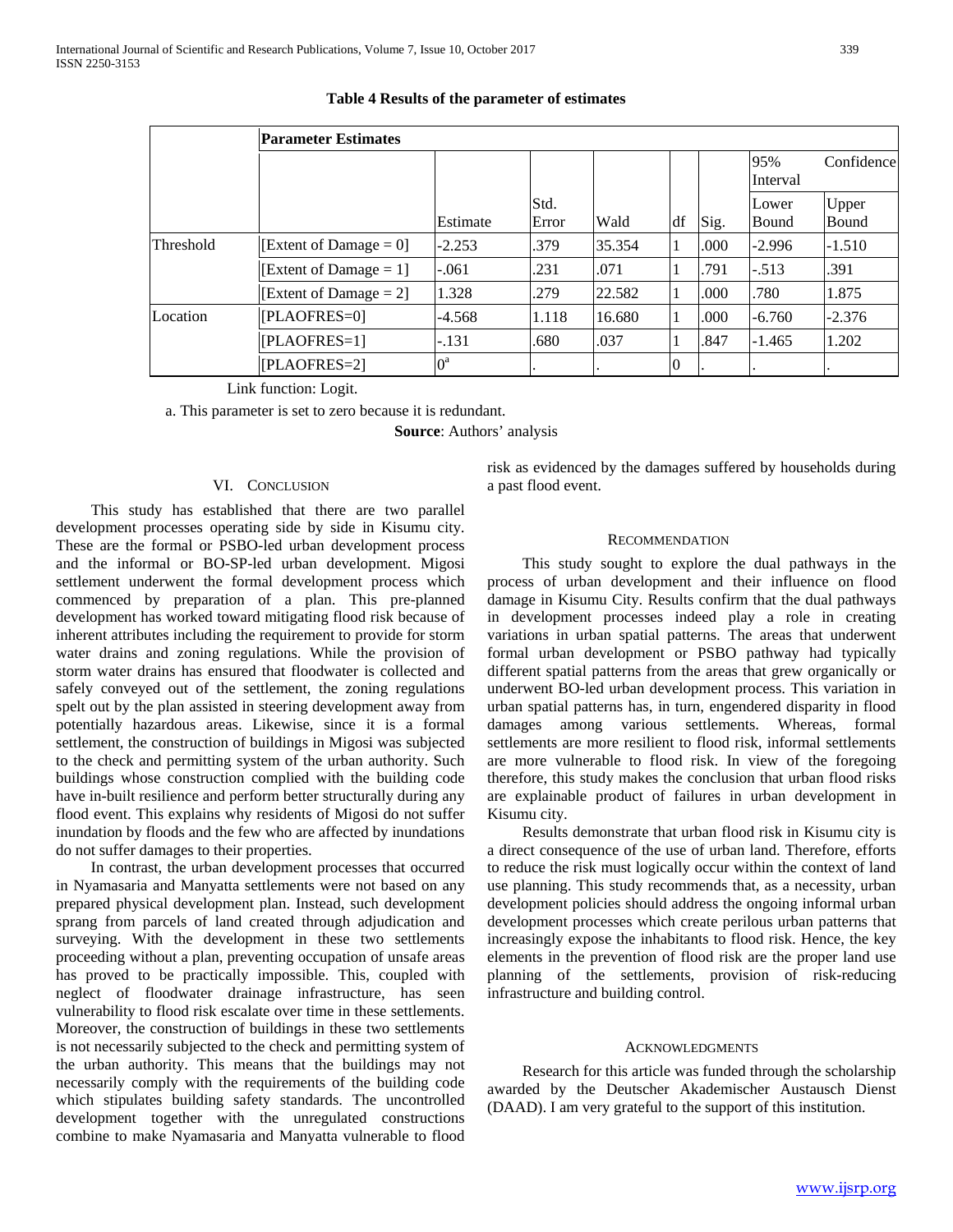#### CONFLICT OF INTERESTS

The author declares no conflict of interests.

#### **REFERENCES**

- [1] Adelekan, I., Johnson, C., Manda, M., Matyas, D., Mberu, B.U., *et al*. (2015). 'Disaster Risk and its Reduction: An Agenda for Urban Africa'. *Journal of International Development Planning Review,* Vol. 37 (1), pp 33- 43.
- [2] Adelekan, I.O. (2010). 'Vulnerability of Poor Urban Coastal Communities to Flooding in Lagos', Nigeria. *Journal of Environment & Urbanization*, Vol. 22, No.2, pp 433-450. Accessed from:<br> [http://eau.sagepub.com](http://eau.sagepub.com/) on August, 5<sup>th</sup> 2012.
- [3] Anyamba, T.J. (2006). *Diverse Informalities: Spatial Transformations in Nairobi.* Doctor of Philosophy Thesis submitted to the Oslo School of Architecture and Design. Norway.
- [4] Anyumba, G. (1995). *Kisumu Town: History of the Built Form, Planning and Environment: 1890-1990.* PhD Dissertation submitted to Technische Universiteit van Delf. Netherlands.
- [5] Ayonga, J.N. (2008). Land Use Conflicts and In-Optimal Spatial Patterns in Peri-Urban Areas of the City of Nairobi, Kenya. Unpublished PhD Thesis submitted to the University of Nairobi.
- [6] Bernstein, J.D. (1994). *Land Use Consideration in Urban Environmental Management*. Urban Management Programme 12. Washington, D.C.: World Bank.
- [7] Brody, S.D. Gunn, J., Peacock, W. and Highfield, W.E. (2011). 'Examining the Influence of Development Patterns on Flood Damages along the Gulf of Mexico'. *Journal of Planning Education and Research,* Vol. 31, No.4, pp 438-498.
- [8] Brody, S.D., Zahran, S., Maghelal, P., Grover, H. and Highfield, W.E. (2007). 'The Rising Cost of Floods: Examining the Impact of Planning and Development Decisions on Property Damage in Florida'. *Journal of America Planning Association,* Vol. 73, No. 3, pp 330-345.
- [9] Brody, S.D., Kim, H. and Gunn, J. (2013). 'Examining the Impacts of Development Patterns on Flooding on the Gulf of Mexico Coast'. *Journal of Urban Studies,* Vol. 50, No.4, pp 789-806.
- [10] Cohen, B. (2006). 'Urbanization in Developing Countries: Current Trends, Future Projections and Key Challenges for Sustainability'. *Journal of Technology in Society*, Vol. 28, pp 63-80.
- [11] Diagne, K. (2007). 'Governance and Natural Disasters: Addressing Flooding in St. Louis, Senegal'. *Journal of Environment and Urbanization*, Vol. 19, No. 2, pp 552-562.
- [12] Dodman, D., Brown, D., Francis, K., Hardoy, J., Johnson, C. and Satterthwaite, D. (2013). Understanding the Nature and Scale of Urban Risk in Low- and Middle-Income Countries and its Implications for Humanitarian Preparedness, Planning and Response. A Report produced by IIED for DFID of United Kingdom.
- [13] Douglas, I., Alam, K., Maghenda, M., McDonnell, Y., McLean, L. and Campbell, J. (2008). 'Unjust Waters: Climate Change, Flooding and the Urban Poor in Africa'. *Journal of Environment and Urbanization,* Vol. 20, No.1, pp 187-205.
- [14] Esho, L. (2009). The Mode of Extemporization: The Role of Informality in Reconstituting Formal Urban Spaces: The Case of Nakuru, Kenya. Doctor of Philosophy Thesis submitted to Katholieke Universiteit Leuven, Belgium.
- [15] Fekade, W. (2000). 'Deficits of Formal Urban Land Management and Informal Responses under Rapid Urban Growth: An International Perspective'. *Journal of Habitat International*, Vol. 24, pp 127-150.
- [16] Frey, H. (1999). Designing the City: Towards a More Sustainable Urban Form. London: E & FN Spon Press.
- [17] Hall, T. (1997). Planning Europe's Capital Cities: Aspects of Nineteenth-Century Urban Development. London: E & FN Spon.
- [18] Home, R. (2012). 'Colonial Township, Laws and Urban Governance in Kenya'. *Journal of African Law,* Vol. 56, No. 2, pp 175-193.
- [19] IPCC (Intergovernmental Panel on Climate Change) (2012). *Managing the Risks of Extreme Events and Disasters to advance Climate Change Adaptation.* Cambridge: Cambridge University Press.
- [20] Jha, A.K., Miner, T.W. and Stanton-Geddes, Z. (eds) (2013). *Building Urban Resilience: Principles, Tools and Practice*. Washington D.C.: The World Bank.
- [21] Kenya, Government of (1991). Handbook on Land Use Planning, Administration and Development Procedures. Nairobi: Ministry of Lands and Housing.
- [22] Kenya, Republic of (1996). *The Physical Planning Act.* Nairobi: Government Printer.
- [23] King, A.D. (1976). *Colonial Urban Development*. London: Routledge.
- [24] Majale, M. M. (1998). *Settlement Upgrading in Kenya: The Case for Environmental Planning and Management Strategies.* A Doctor of Philosophy Thesis submitted to the University of Newcastle upon Tyne, United Kingdom.
- [25] Maoulidi, M. (2011). *Health Needs Assessment for Kisumu.* Millennium City Initiatives Social Sector Working Paper Series, No. 19/2011.
- [26] Mireri, C., Atekyereza, P., Kyessi, A. and Mushi, N. (2007). 'Environmental Risks of Urban Agriculture in Lake Victoria Drainage Basin: A Case of Kisumu Municipality, Kenya'. *Journal of Habitat International,* Vol. 31, pp 375-386.
- [27] O'Connell, A. A. (2006). Logistic Regression Models for Ordinal Response Variables. Thousand Oaks: Sage Publication.
- [28] Otiso, K. M. (2005). "Colonial Urbanization and Urban Management in Kenya". In S. J. Salm and Falola, T. (2005). *African Urban Spaces in Historical Perspectives.* New York: University of Rochester Press. pp 73- 97.
- [29] Sanderson, D. (2000). 'Cities, Disasters and Livelihoods'. *Journal of Environment and Urbanization*, Vol. 12, No. 2, pp 93-102.
- [30] UNDP (United Nations Development Programme) (2004). *Reducing Disaster Risk: A Challenge for Development.* New York: UNDP.
- [31] Ward, S.V. (2004). *Planning and Urban Change.* Second Edition. London: Sage Publications.
- [32] Wilby, R.L. and Keenan, R. (2012) Adapting to Flood Risk under Climate Change, Journal of Progress in Physical Geography, Vol. 36, No.3. pp 348- 378.

#### AUTHORS

**First Author** – Adoyo Laji, Department of Environmental Science, Pwani University, P.O Box 195, Kilifi, Kenya. E-mail: d.adoyo@pu.ac.ke

**Second Author** – Fatuma Daudi, Department of Environmental Planning, Monitoring and Management, University of Eldoret, P.O Box 1125, Eldoret, Kenya. E-mail: fatuma2abdi@gmail.com **Third Author** – Jeremiah Ayonga, Department of Urban and Regional Planning, University of Nairobi, P.O Box 30197,

Nairobi, Kenya. E-mail: jamwoma2003@yahoo.com

**Fourth Author** – Caleb Mireri, Department of Environmental Planning and Management, Kenyatta University, P.O Box 43844, Nairobi, Kenya. E-mail: calebmireri@yahoo.com